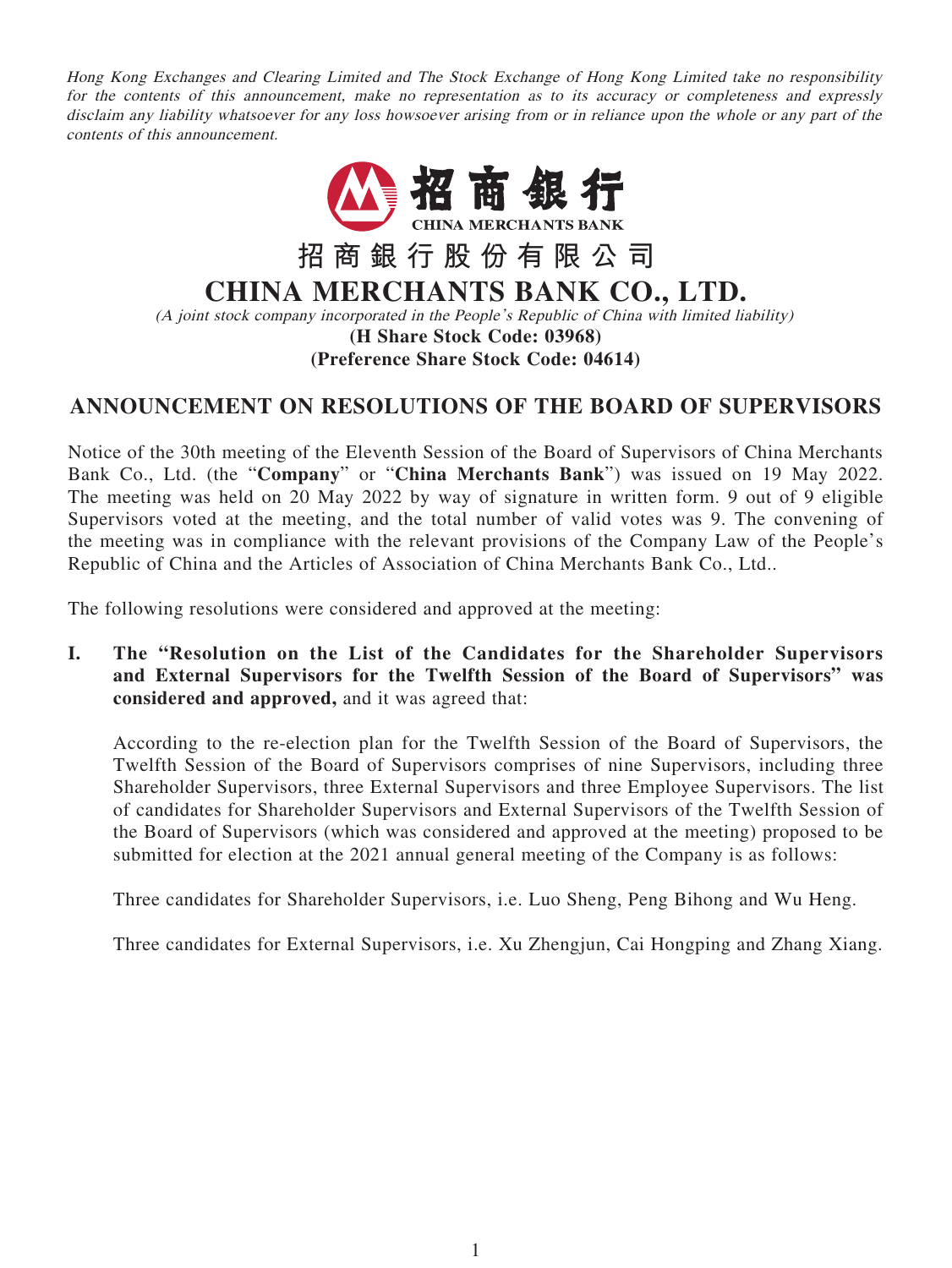The Shareholder Supervisors and External Supervisors of the Twelfth Session of the Board of Supervisors will serve for a term of three years. The terms shall be effective from the date of approval at the general meeting of the Company until expiry of the Twelfth Session of the Board of Supervisors.

Three Employee Supervisors will be elected democratically at the employee representative meeting of the Company.

Voted in favour: 9 votes Voted against: 0 vote Abstained from voting: 0 vote

For the biographies and related information of the candidates for Shareholder Supervisors and External Supervisors above, please see the appendix. The Company will publish a separate announcement on the election of the Employee Supervisors.

### **II. The "Resolution on the Amendments to the Articles of Association of China Merchants Bank Co., Ltd." was considered and approved.**

Voted in favour: 9 votes Voted against: 0 vote Abstained from voting: 0 vote

## **III. "2021 Data Governance Work Summary and 2022 Work Plan" was considered and approved.**

Voted in favour: 9 votes Voted against: 0 vote Abstained from voting: 0 vote

#### **The Board of Supervisors of China Merchants Bank Co., Ltd**

20 May 2022

As at the date of this announcement, the executive directors of the Company are Wang Liang and Tian Huiyu; the non-executive directors of the Company are Miao Jianmin, Fu Gangfeng, Zhou Song, Hong Xiaoyuan, Zhang Jian, Su Min, Wang Daxiong and Luo Sheng; and the independent non-executive directors of the Company are Wong See Hong, Li Menggang, Liu Qiao, Tian Hongqi, Li Chaoxian and Shi Yongdong.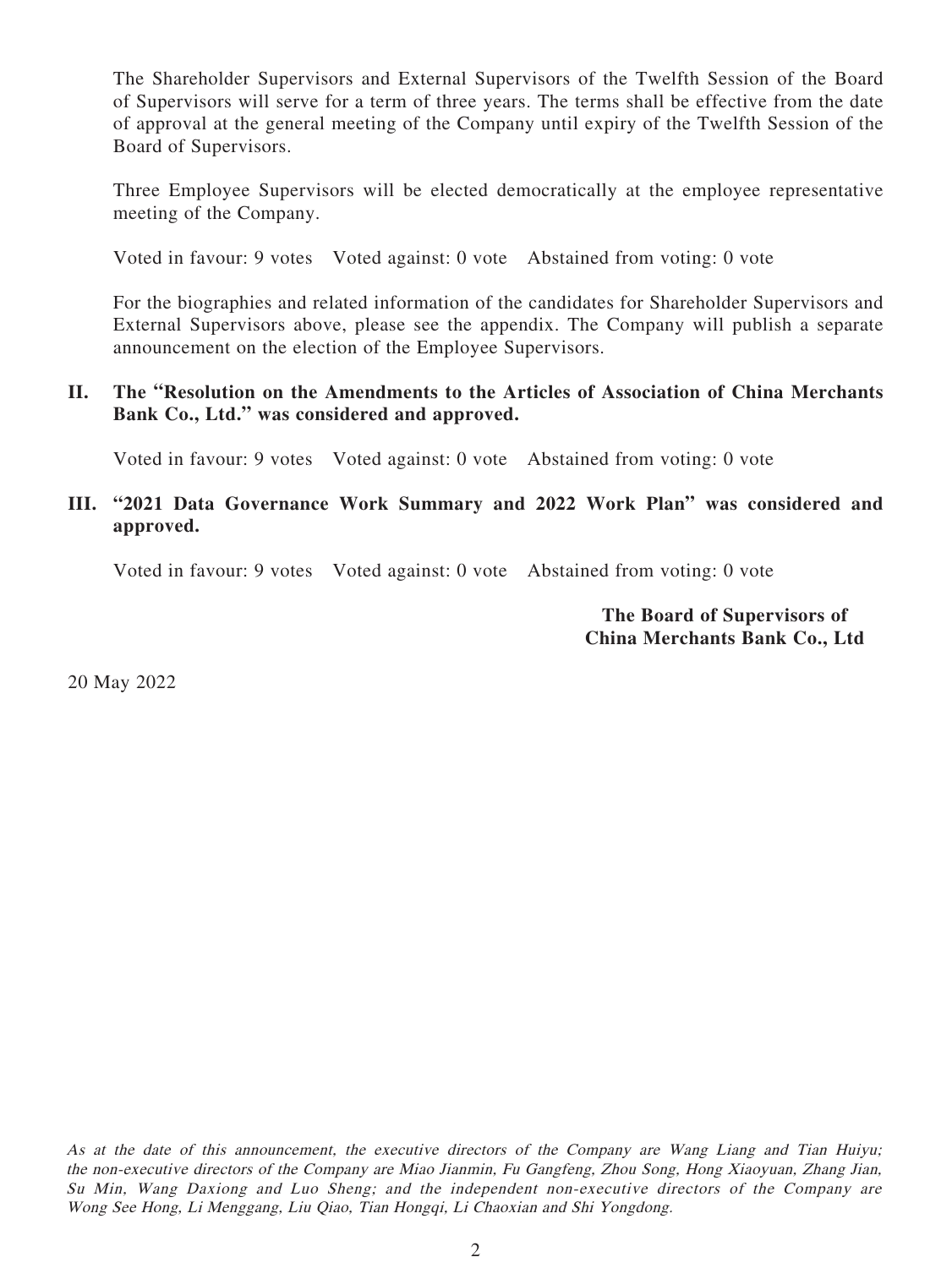Appendix:

### **BIOGRAPHICAL DETAILS AND RELATED INFORMATION OF THE CANDIDATES FOR SHAREHOLDER SUPERVISORS AND EXTERNAL SUPERVISORS**

## **CANDIDATES FOR SHAREHOLDER SUPERVISORS**

**Mr. Luo Sheng**, born in September 1970, graduated from the Business School of Nankai University majoring in corporate governance with a doctor degree. Mr. Luo is currently the Deputy General Manager and the temporary Head of Dajia Insurance Group Co., Ltd. and a Director of both Dajia Life Insurance Co., Ltd and Gemdale Corporation (a company listed on Shanghai Stock Exchange). He successively served as the principal staff member of the Regulation Division under the Policy and Regulation Department, the principal staff member of the Market Analysis Division under the Development and Reform Department, the Deputy Director and Director of the Corporate Governance Division under the Development and Reform Department as well as the deputy director of the Regulation Department of the China Insurance Regulatory Commission. He has also served as an Executive Director, the Executive Vice President, Secretary to the Board of Directors, and General Manager of Shanghai Branch of China Insurance Information Technology Management Co., Ltd., and the Deputy Director of the Development and Reform Department of China Insurance Regulatory Commission, etc. He has been serving as the Non-Executive Director of the eleventh session of the Board of the Company since June 2019.

As far as the Company is aware, as at the date of this announcement, Mr. Luo does not have any interests in the shares of the Company within the meaning of Part XV of the Securities and Futures Ordinance. Mr. Luo has not been penalised by the securities regulatory authority of the State Council and other relevant departments or punished by any stock exchange.

**Mr. Peng Bihong**, born in October 1963, is a Shareholder Supervisor of the Company. Mr. Peng graduated from Hunan College of Finance and Economics (湖南財經學院) majoring in Finance and obtained a master's degree in Economics from Wuhan University. Mr. Peng is a non-practicing member and a lecturer of Chinese Institute of Certified Public Accountants. He currently serves as the Chief Accountant of China Communications Construction Group (Limited), and concurrently a Director of China State-owned Enterprise Structural Adjustment Fund Co., Ltd. (中國國有企業 結構調整基金股份有限公司), the Vice Chairman of the Council of China Oceanic Development Foundation (中國海洋發展基金會), the Vice Chairman of Jiang Tai Insurance Brokers Co., Ltd., the Vice Chairman and a Council Member of the Communications Branch of China Institute of Internal Audit, the Vice Chairman of China Communications Accounting Society, a member of the Strategy Advisory Committee of Shanghai National Accounting Institute and an intelligent finance specialist of Shared Finance Special Committee of The Innovation & Entrepreneurship Education Alliance of China. He has worked for China Poly Group Corporation Limited (formerly known as China Poly Group Corporation (中國保利集團公司)) for nearly 20 years, serving successively as the Director of the Finance Department of China Poly Group Corporation, the General Manager of Poly Finance Company Limited, the Chief Financial Officer of Poly Real Estate Group Co., Ltd. and the Chief Accountant of Poly Group, as well as the Chairman of Poly Finance Company Limited and Poly Investment Holdings Co., Ltd. respectively. He served as the Chief Financial Officer of China Communications Construction Company Limited from September 2018 to September 2019.

As far as the Company is aware, as at the date of this announcement, Mr. Peng does not have any interests in the shares of the Company within the meaning of Part XV of the Securities and Futures Ordinance. Mr. Peng has not been penalised by the securities regulatory authority of the State Council and other relevant departments or punished by any stock exchange.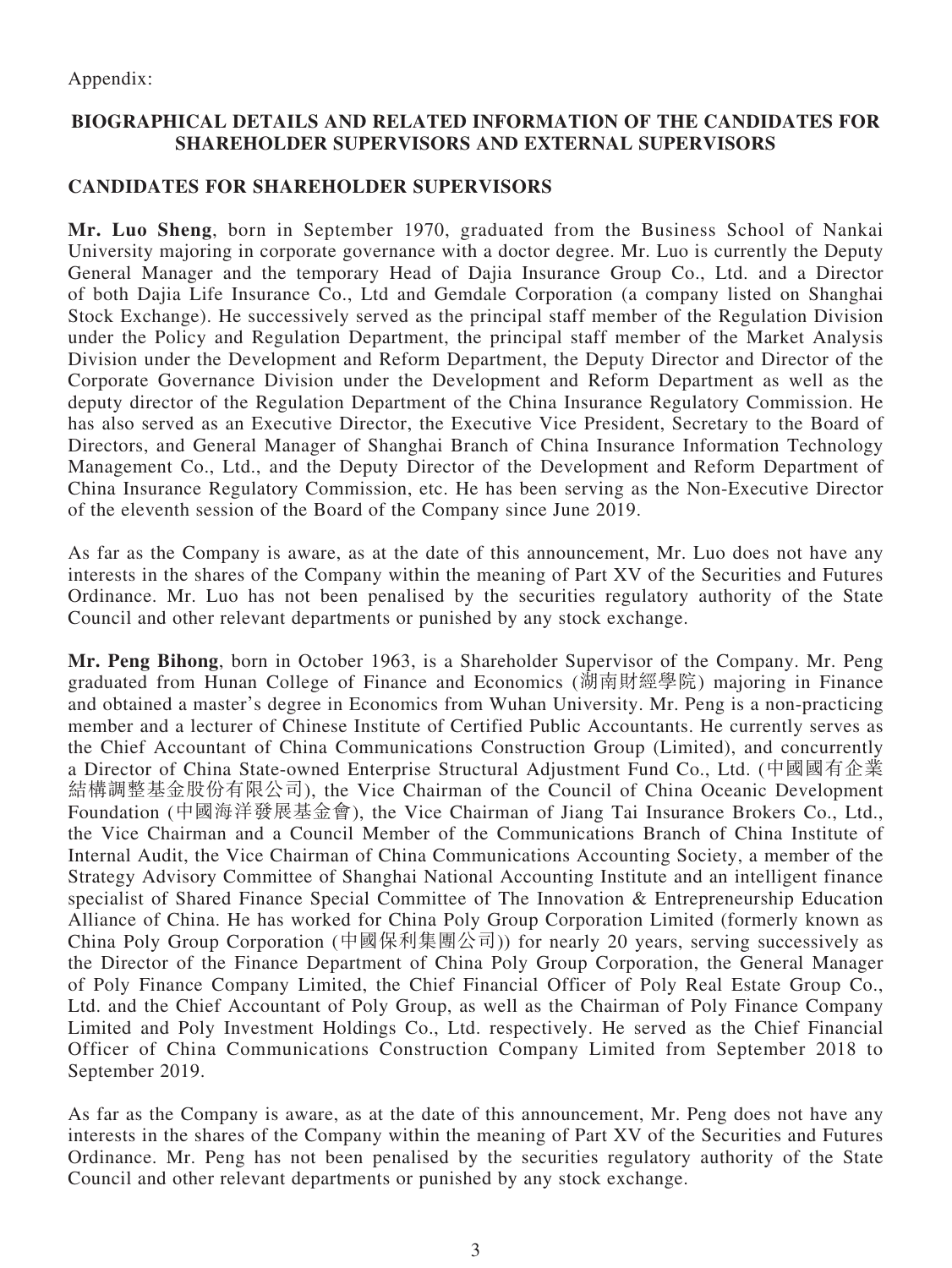**Mr. Wu Heng**, born in August 1976, is a Shareholder Supervisor of the Company and a postgraduate from the Department of Accounting of Shanghai University of Finance and Economics. Mr. Wu obtained a master's degree in Management and is a senior accountant. He is the General Manager of Finance Affairs Department of SAIC Motor Corporation Limited, the General Manager of SAIC Motor Financial Holding Management Co., Ltd., a Non-executive Director of Bank of Chongqing Co., Ltd. (a company listed on Hong Kong Stock Exchange and Shanghai Stock Exchange) and a Director of Wuhan Kotei Informatics Co.,Ltd. (a company listed on Shenzhen Stock Exchange). He consecutively served as a Deputy Manager and Manager of Planning and Finance Department as well as a Manager of Fixed Income Department of Shanghai Automotive Group Finance Company, Ltd. from March 2000 to March 2005. He consecutively served as a Section Chief, Assistant to Executive Controller and the Manager of Accounting Section of Finance Department of SAIC Motor Corporation Limited from March 2005 to April 2009, the Chief Financial Officer of Huayu Automotive Systems Co., Ltd. (a company listed on Shanghai Stock Exchange) from April 2009 to May 2015, and concurrently serving as the Director and General Manager of Huayu Automotive Systems (Shanghai) Co., Ltd. (華域汽車系統(上海)有 限公司) during the period from May 2014 to May 2015, and the Deputy General Manager of the Finance Affairs Department of SAIC Motor Corporation Limited from May 2015 to August 2019.

As far as the Company is aware, as at the date of this announcement, Mr. Wu does not have any interests in the shares of the Company within the meaning of Part XV of the Securities and Futures Ordinance. Mr. Wu has not been penalised by the securities regulatory authority of the State Council and other relevant departments or punished by any stock exchange.

If the above candidates for Shareholder Supervisors are elected as Shareholder Supervisors of the Company, they will not receive any Supervisor remuneration. Save as disclosed above, the above candidates for Shareholder Supervisors have neither held any director or supervisor position in any other listed public companies, nor any other major appointment or qualification during last three years. Save as disclosed above, they also do not have any relationship with any other Directors, Supervisors or senior management or substantial Shareholders of the Company.

In addition, there is no other information in relation to the above candidates for Shareholder Supervisors which is discloseable pursuant to any of the requirements set out in Rules 13.51(2) (h) to 13.51(2)(v) of the the Rules Governing the Listing of Securities on The Stock Exchange of Hong Kong Limited (the "**Listing Rules**"). Save for the above, there is no other matter that needs to be brought to the attention of the Shareholders of the Company.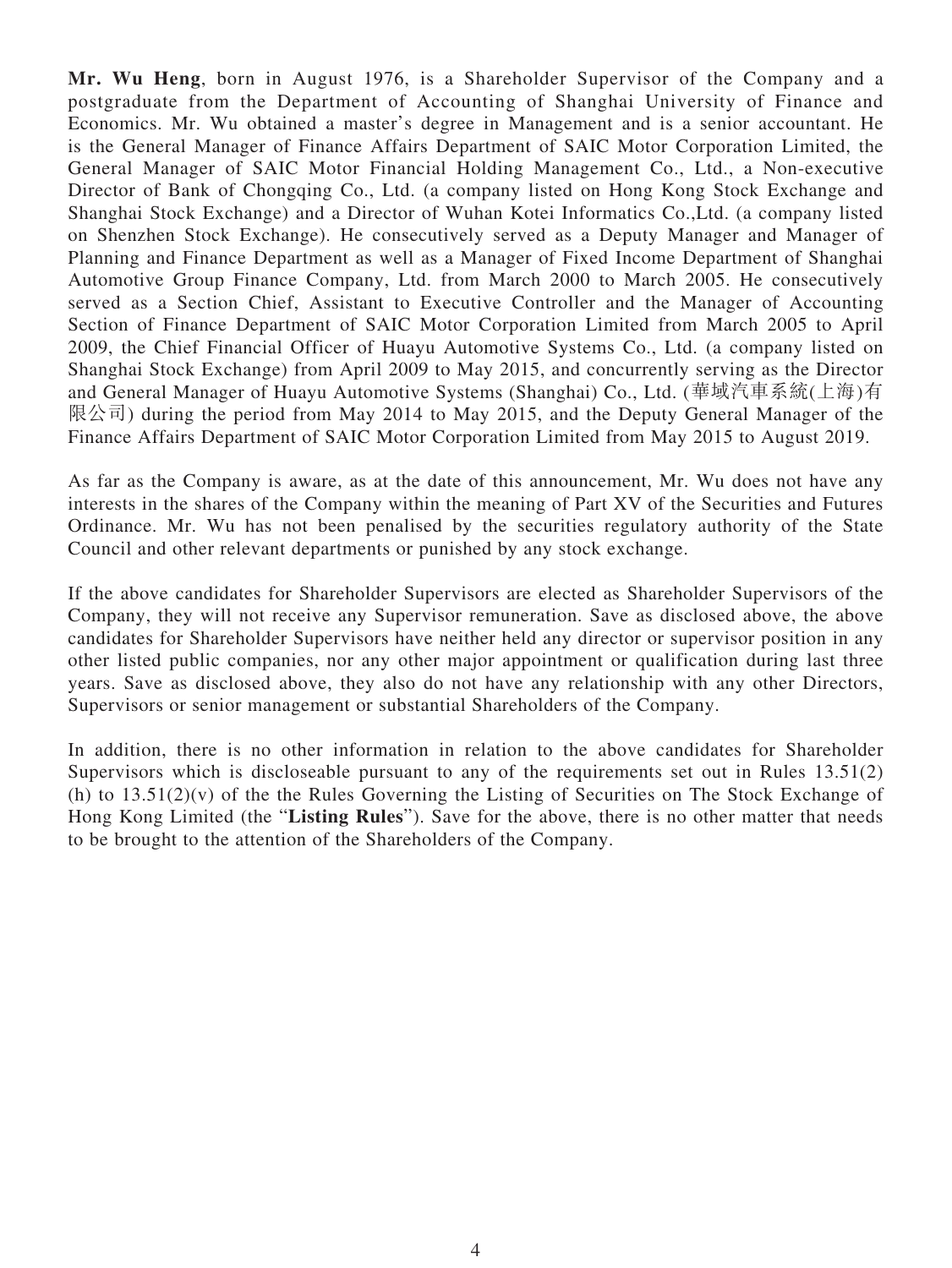#### **CANDIDATES FOR EXTERNAL SUPERVISORS**

**Mr. Xu Zhengjun**, born in September 1955, is an External Supervisor of the Company. Mr. Xu obtained a master's degree in the Maritime Transportation Management from Shanghai Maritime University and is a senior political engineer. He is currently an Independent Director of China Merchants RenHe Life Insurance Co., Ltd.. He previously served as the Section Chief and the Department Head of Shanghai Ocean Shipping Co., Ltd., the General Manager of the crew company and land property company of COSCO Container Lines Co., Ltd., the Assistant to General Manager of COSCO Container Lines Co., Ltd., the General Manager of Shanghai Ocean Shipping Co., Ltd., the Secretary of the Disciplinary Committee of COSCO Container Lines Co., Ltd., the General Manager of COSCO (HK) Industry & Trade Holdings Ltd., the Vice Chairman of Shenzhen Guangju Energy Co., Ltd. (a company listed on Shenzhen Stock Exchange), the Vice President and General Counsel of COSCO (Hong Kong) Group Limited and the Director of True Smart International Limited, the General Manager and Executive Director of COSCO International Holdings Limited, the Chairman of the Corporate Governance Committee of COSCO International and the Independent Director of Sinotrans Shipping Limited.

As far as the Company is aware, as at the date of this announcement, Mr. Xu does not have any interests in the shares of the Company within the meaning of Part XV of the Securities and Futures Ordinance. Mr. Xu has not been penalised by the securities regulatory authority of the State Council and other relevant departments or punished by any stock exchange.

**Mr. Cai Hongping**, born in December 1954, holds a bachelor's degree in journalism from Fudan University. He is the Chairman of AGIC Capital and concurrently serving as an independent director of China Eastern Airlines Corporation Ltd. (a company listed on the Shanghai Stock Exchange and the Hong Kong Stock Exchange), COSCO SHIPPING Development Co., Ltd. (a company listed on the Shanghai Stock Exchange and the Hong Kong Stock Exchange), Shanghai Pudong Development Bank Co., Ltd. (a company listed on the Shanghai Stock Exchange), BYD Company Limited (a company listed on the Shenzhen Stock Exchange and the Hong Kong Stock Exchange) and China Conch Environment Protection Holdings Limited (a company listed on the Hong Kong Stock Exchange), and was an independent director of China Oceanwide Holdings Limited (a company listed on the Hong Kong Stock Exchange). From 1996 to 1997, Mr. Cai Hongping served as the senior vice president and managing director of Peregrine Investments Holdings Limited. He served as the chairman of China of BNP Paribas Capital (Asia Pacific) Limited from 1998 to 2005 and served as the chairman of UBS AG in Asia from 2006 to 2010, and served as the executive chairman of Investment Banking Asia Pacific of Deutsche Bank from 2010 to 2015.

As far as the Company is aware, as at the date of this announcement, Mr. Cai does not have any interests in the shares of the Company within the meaning of Part XV of the Securities and Futures Ordinance. Mr. Cai has not been penalised by the securities regulatory authority of the State Council and other relevant departments or punished by any stock exchange.